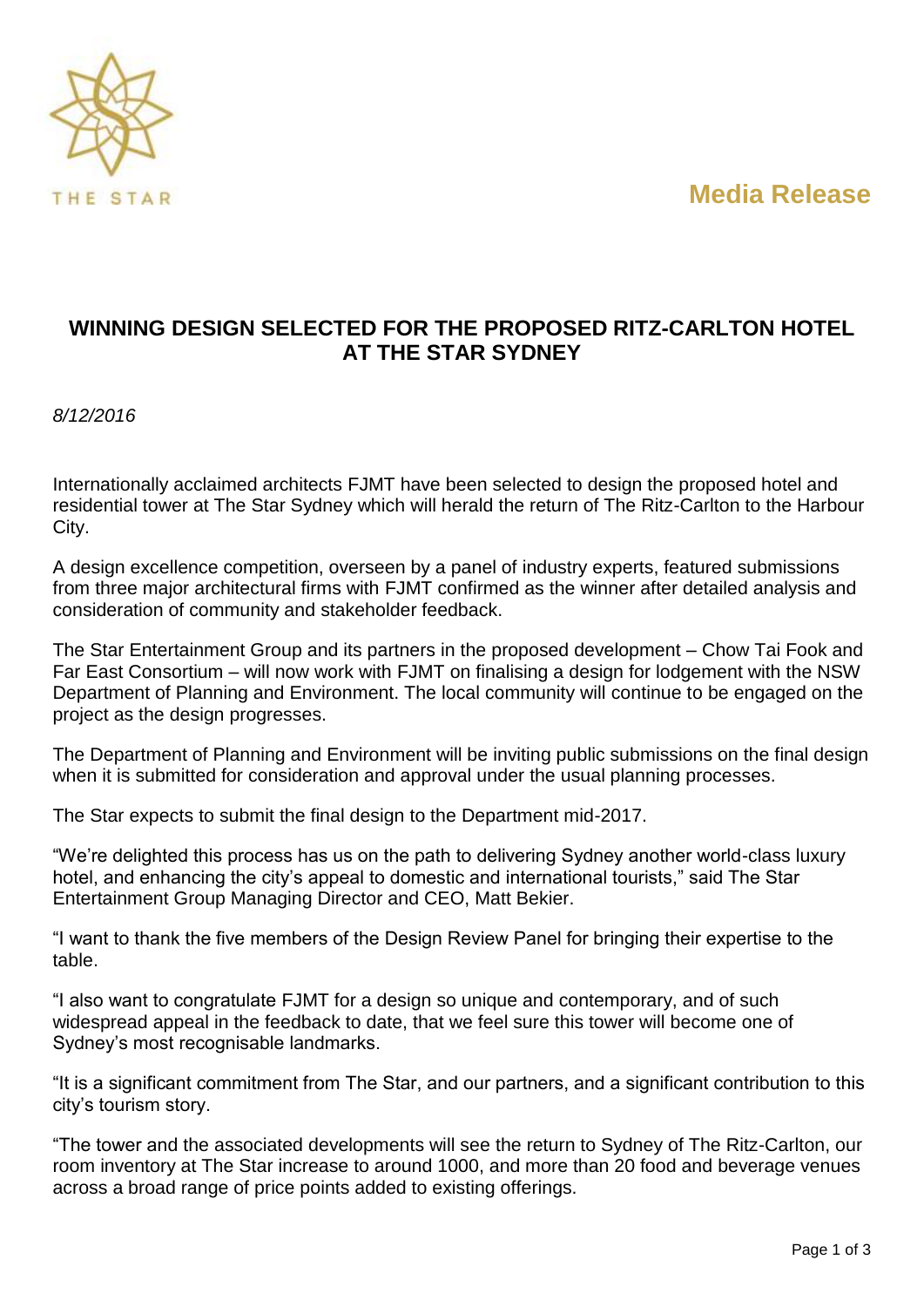"We're proud to be working with The Ritz-Carlton and our partners Chow Tai Fook and Far East Consortium to deliver what will be a world-class hotel and tourism experience in one of the world's great cities."

Following the first round of presentations to the Design Review Panel, stakeholders and the local community in mid-October, the competing architects were provided an opportunity to revise elements of their designs.

FJMT Design Director Richard Francis-Jones said the firm was delighted to emerge as the preferred architect.

"This is a very significant project for Sydney and Pyrmont that will figure the Harbour skyline and enhance the local streets and public domain," Mr Francis-Jones said.

"Our vision is for a beautifully sculpted architecture, that will seem to grow from the great sandstone of Pyrmont.

"It will be a unique tower, shaped organically in relation to the local environment and character. The form and profile adjusts progressively to preserve sun access into public space, mitigate wind effects, and to share views and amenity with neighbours.

"It will be a landmark for Pyrmont shaped by uniqueness of this special place."

The Star Entertainment Group will undertake the tower project in a joint venture arrangement with Hong Kong-based Chow Tai Fook and Far East Consortium, who are also its partners in the \$3 billion Queen's Wharf Brisbane development,

Pending all necessary approvals, the tower will include a six-star hotel component to be operated by The Ritz-Carlton.

In addition to the tower, FJMT will also design associated development work to connect the hotel to the existing property. This section of the development will feature food and beverage venues plus a number of other attractions.

Investment in the project overall will be up to \$500 million.

A further \$500 million of other improvements are already underway or in planning at The Star, including the comprehensive refurbishment of the Astral Tower and Residences, work on the arrivals area, and upgrading of internal spaces, including VIP facilities.

"As an international tourism operator, you face competition at a domestic, regional and global level," Mr Bekier said.

"If you want to be not only successful, but a leader in the industry, you need to invest and redevelop your assets to ensure the quality of experience is never compromised.

"That is the strategy we have adopted across all three of our properties in Queensland and Sydney.

"The Queensland Government has entrusted us with a \$3 billion Queen's Wharf Brisbane transformation project that we are undertaking with Chow Tai Fook and Far East.